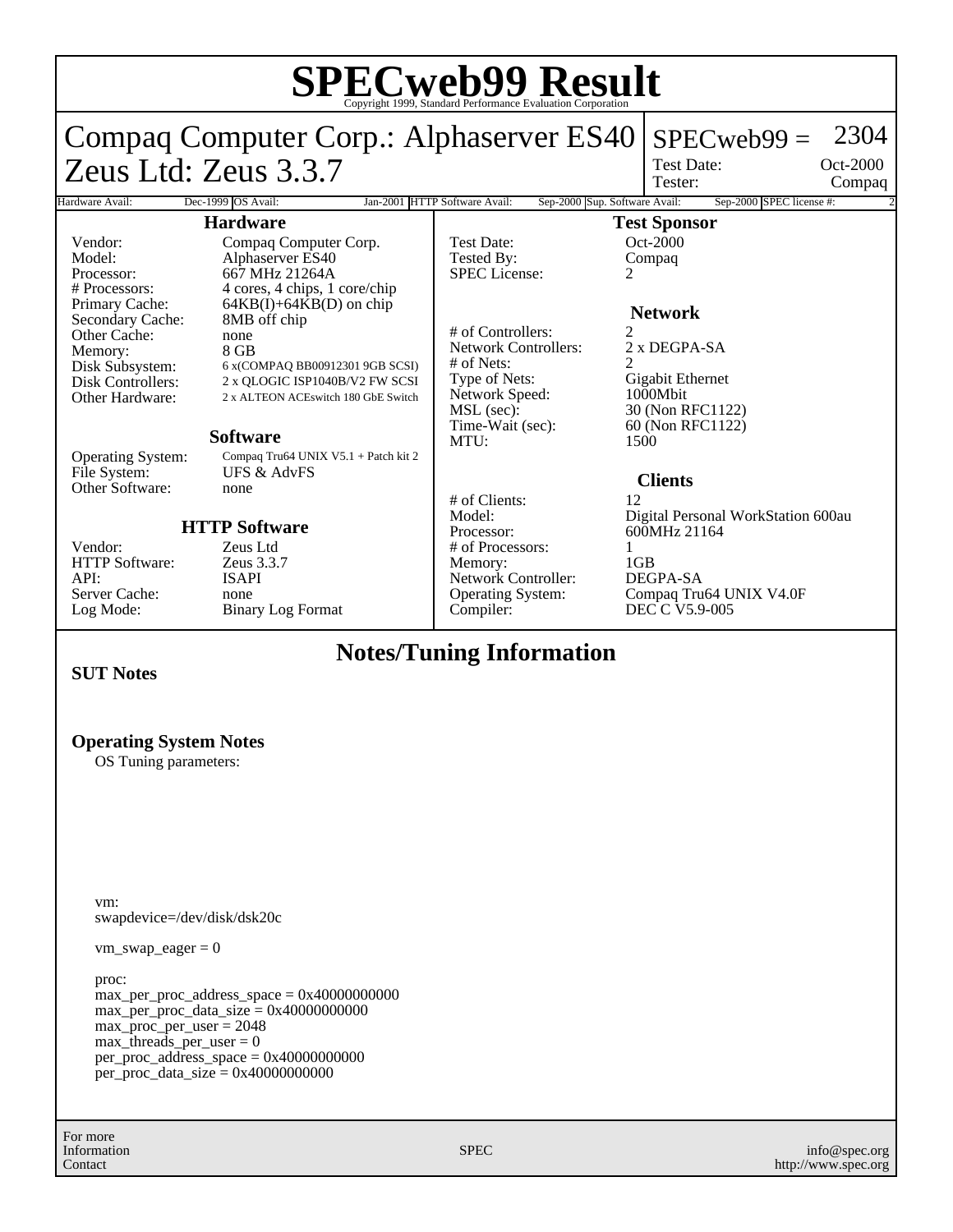# **SPECweb99 Result** Copyright 1999, Standard Performance Evaluation Corporation

## **Notes/Tuning Information (Continued)**

## **Operating System Notes (Continued)**

inet: ipqmaxlen = 2000  $ipqs = 12$  $tcbhashnum = 12$  $tcbhashsize = 4096$ tcp recvspace  $= 60000$  $tep$ \_sendspace = 60000

#### net: netisrthreads=2

netisrwakeupthreshold = 96

socket: somaxconn  $= 32765$ 

sominconn  $= 32765$  $ume = 1$ 

vfs:

name\_cache\_hash\_size = 16384 namei\_cache\_valid\_time = 8400

advfs: AdvfsCacheHashSize = 32768 AdvfsCacheMaxPercent = 25

## **HTTP Software Notes**

Zeus 3.3.7 Tuning runningsites/<host&gt;: bindaddr text 10.76.76.76,11.76.76.76 global.cfg: tuning!bind\_any yes tuning!cache\_files 192461 tuning!cache\_flush\_interval 86400 tuning!cache\_large\_file 819200 tuning!cache\_max\_bytes 0 tuning!cache\_small\_file 4096 tuning!cache\_stat\_expire 86400 tuning!num\_children 6 tuning!so\_wbuff\_size 1048576 tuning!softservers no tuning!unique\_bind no tuning!use\_poll no tuning!maxfds 65536 tuning!cache\_cooling\_time 0 tuning!cbuff\_size 65536 tuning!cleansize 0

## **Hardware Notes**

- "Disk Configuration:
- " disk1: OS  $\zeta$ , /usr) [Controller 1]
- " disk2: URLroot (/www) [1]
- " disk3: Swap [1]
- " disk4 & 5: domain#file\_set rw,noatimes (/www/file\_set) [2]
- " disk6: http logging (/log) [1]

## **Network Notes**

Network Tuning: N/A

For more Information Contact